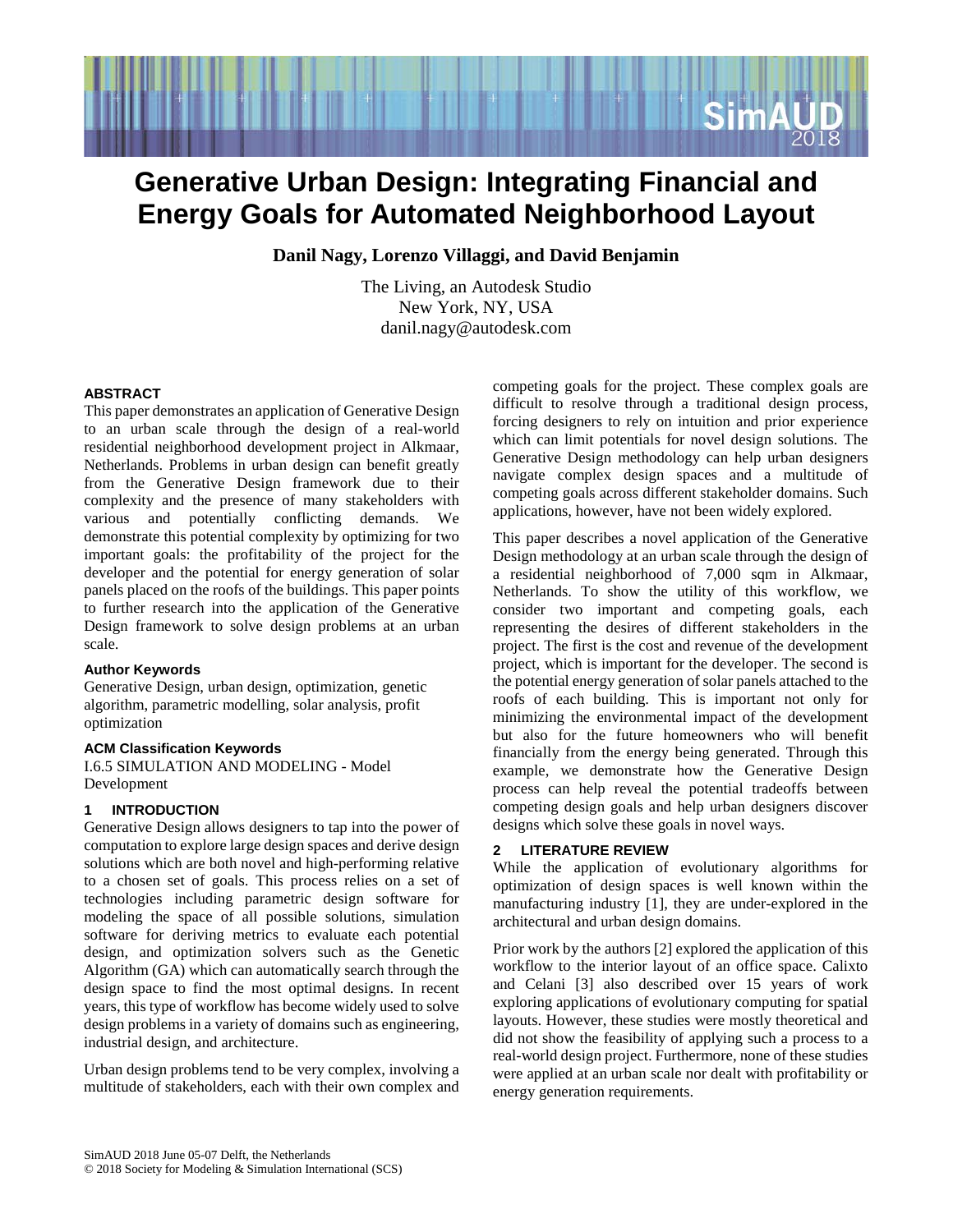

Figure 1. Description of design space showing five input parameters, definition of a single design's geometry, evaluation of design through simulation, and two output metrics.

Several authors have explored applications of optimization for urban-scale layouts. Elezjurtaj and Franck [4] showed an application of genetic algorithms for town planning, but limited their fitness function to formal and topological features. Koma et al. [5] used an interactive genetic algorithm approach to optimize urban landscape features, but applied their study to an abstract fictitious city block. Luo and He [6] used a rule-based model for generating city layouts, but their approach was only generative and lacked a system for evaluating the resulting designs according to specific performance criteria.

Building energy modeling has also been widely applied at the building level [7], but its application to an urban scale is still under-explored. Reinhart and Davila [8] presented the opportunities and advantages of UBEM (Urban Building Energy Modeling) while also discussing the challenges and obstacles that limit its implementation at an urban scale. Our study relies on a computationally lightweight solar energy calculation which is scalable to urban neighborhoods and compatible with an automated Generative Design workflow. To address the complexity of typical urban design problems, we also integrate cost and profit as goals within our model. Such financial objectives are typically modelled in the realestate development industry but are rarely combined with other objectives in a unified model such as the one described in this paper.

#### **3 METHODOLOGY**

# **3.1 Design space model**

The first step of the Generative Design process is to create a design space model which can generate various design solutions subject to the constraints of the problem. In this case the design problem consisted of laying out a residential neighborhood on an existing 7,000 sqm lot in the town of Alkmaar, Netherlands. A series of workshop sessions held together with our client (the developer of the lot) aimed at understanding the high-level goals of the project and gathering the specific constraints and requirements that the final layout would need to satisfy. In addition to profitability, one of the developer's main goals was to create a neighborhood which was both sustainable and functional for the end-user. Several constraints and requirements were gathered and have been grouped into two main categories: site constraints and program requirements. Site constraints define those restrictions that are derived from local building code and existing topographical features, while program requirements synthesize the developer's programmatic goals for the project.

The site constraints included:

- A predefined site boundary that delineates the Generative Design zone
- Fixed unit orientations orthogonal to the existing streets adjacent to the site
- A maximum building height of 5 floors in the south and 3 floors in the north
- A minimum of one access road to the West and to the South side of the lot
- Parking lots need to be at least 5m away from road intersections
- Only same house unit types can be adjacent to each other and can aggregate only laterally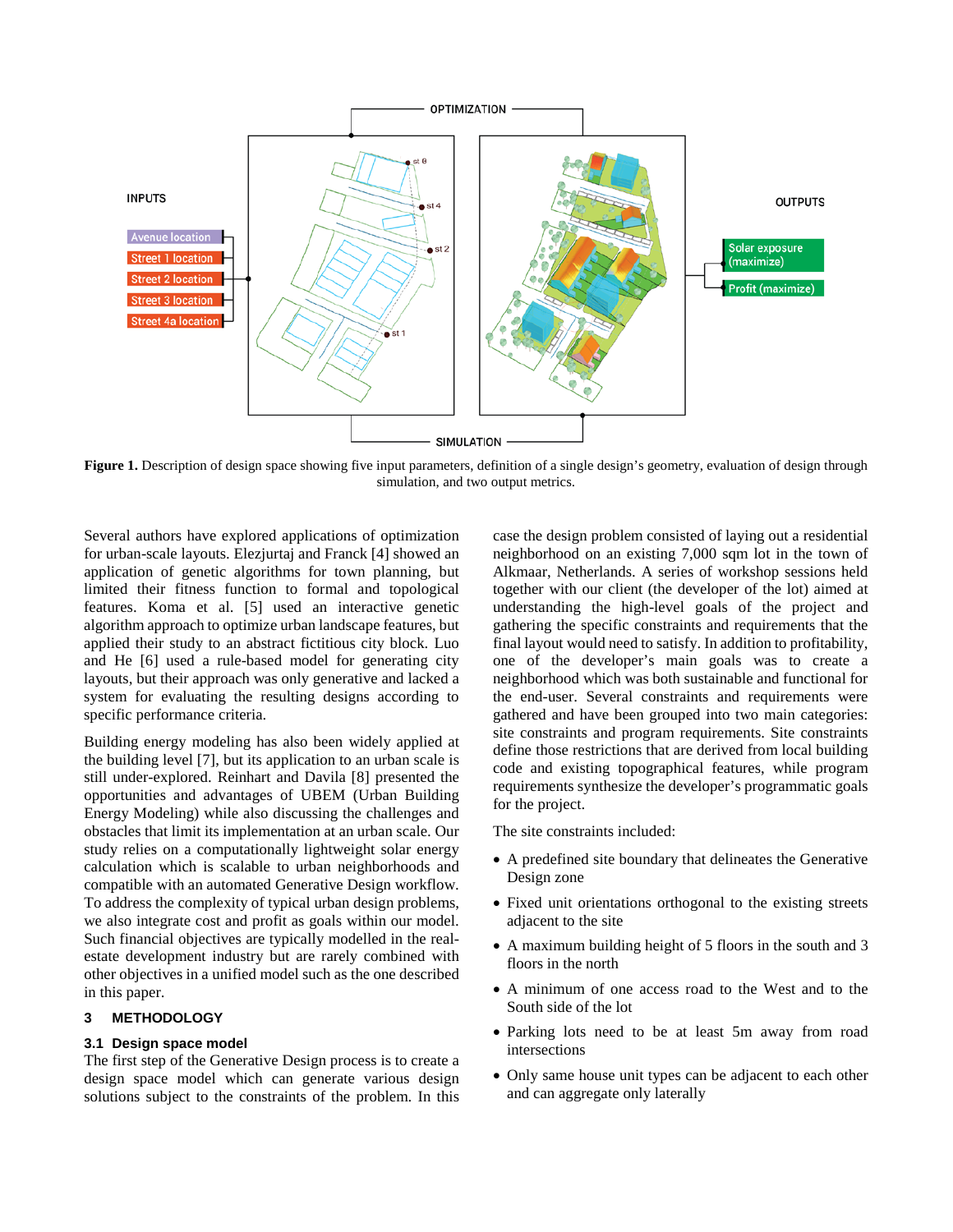

**Figure 2.** Description of parametric model for generating each design option

The program requirements included:

- The layout should have at least 3 single houses TYPE A
- The layout should have at least 4 single houses TYPE B
- The layout should have at least 2 single houses TYPE C
- The layout should have a minimum of 3100 sqm of apartment units

Based on the constraints and requirements described by the client, a parametric model was created which can generate a wide variety of valid design options based on a small set of input parameters (fig. 2). While the site constraints were directly integrated into the model (each design solution satisfies all given constraints) the program requirements were represented as an objective for optimization. This allows the discovery of design solutions that, although not fully meeting certain targets, might offer unexpected layout strategies that prioritize other objectives.

The model is based on an initial subdivision grid which adapts to the edges of a given lot boundary (2a). The edges of the grid are used to identify streets that run in both directions across the site (2b). The streets divide the lot into zones, which are tested against internal model constraints such as minimum region aspect ratios and surface areas. Those that do not meet such requirements are either split (generating new streets) or joined together (removing the separating street). Each resulting zone is populated with green public areas, house units, apartment buildings and pedestrian paths (2c-e). Each road is also populated with parking spaces running along one of its edges.

The model is parameterized by 5 continuous floats with domain [0.0, 1.0]. Considering the initial subdivision grid as a matrix of streets organized in columns and rows, the first input parameter controls the selection of one avenue that runs North-South, while the remaining ones control the selection of 4 streets that run East-West.

#### **3.2 Design goals**

To evaluate the performance of each design option relative to the goals of the project, the design space model needs to include one or more metrics which can be used as objective targets during optimization. Through discussions with the client, we developed seven individual goals which were used for the final optimization. For the purposes of this paper, however, we focus on two of the goals which were found to be most important: the profitability of the project for the developer, and the potential solar energy that can be captured by the roofs of the residential buildings (fig. 3). These goals represent the competing desires of two major stakeholders in the project - the developer who wants to maximize profits, and the future homeowners who will benefit from the solar energy collected by the buildings. Although both goals are critical to the success of the project, they are potentially conflicting, for example if certain building configurations which maximize profit are not in the ideal solar orientation. By combining them within a single design space model and optimizing for both objectives at once, we can better understand the tradeoff between these competing goals and find the optimal designs which solve this tradeoff in the best way possible.

To calculate the profitability of the project (fig. 3a) we used financial data provided by the developer that lists all construction cost and selling value for each type of residential unit and neighborhood infrastructure. Profit is the difference between the total selling price of the units and the total cost of the project which are calculated according to the following equations:

 $Profit = total selling price - total project cost$ 

*Total selling price = total house price + total apartment price*

*Total project cost = land cost + construction cost + development cost + selling and rent cost + profit and risk factors*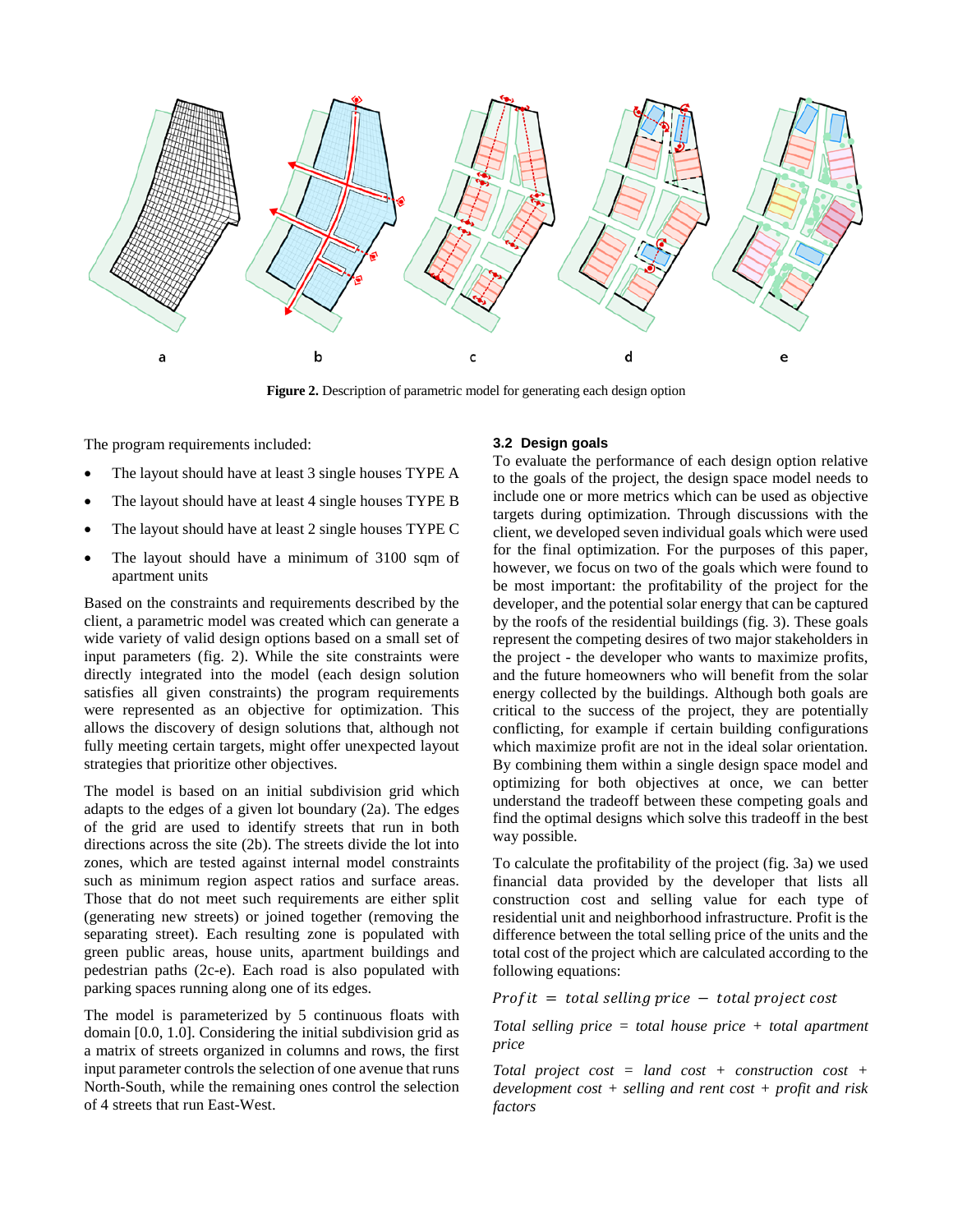

**Figure 3.** Description of two metrics, development profitability (a) and potential for solar gain (b).

The resulting score is an estimate of the profitability of each design solution and is maximized during optimization.

To calculate the potential for solar energy collection (fig. 3b) each roof surface is tested for occlusions against 48 sun ray vectors (based on 15 minute increments on equinox and solstice dates). The calculation of solar energy is based on the equation below:

<sup>=</sup>

*Potential solar collection: number of unoccluded sun rays* 

*Solar energy availability: number of available sampled sun rays* 

The resulting solar energy score is the average utilization of the potential solar energy by the roofs of all buildings on site and is maximized during optimization.

By looking at several possible designs, we can begin to see the relationship between the two goals and the potential tradeoff between them (fig. 4). The design in the lower right optimizes for solar energy by placing the single housing unit in an east-west orientation. However, it does not maximize profit because the site is under-utilized. The design in the upper left optimizes profit by placing a large number of units on site but perform poorly on solar energy because much of the sunlight of the long row of housing is blocked by the large apartment building next to it. The design on the lower left performs poorly in both goals because it only has two small buildings, with the solar exposure of the single house almost completely blocked by the apartment building south of it. The design on the upper right does well in both goals. It has a good amount and mix of housing types while orienting the houses to take maximum advantage of the solar angles. This high-level analysis reveals potential conflicts between the two goals, as well as opportunities for finding high-performing designs which optimize the tradeoff between them.



**Figure 4.** Comparison of designs at performance extremes.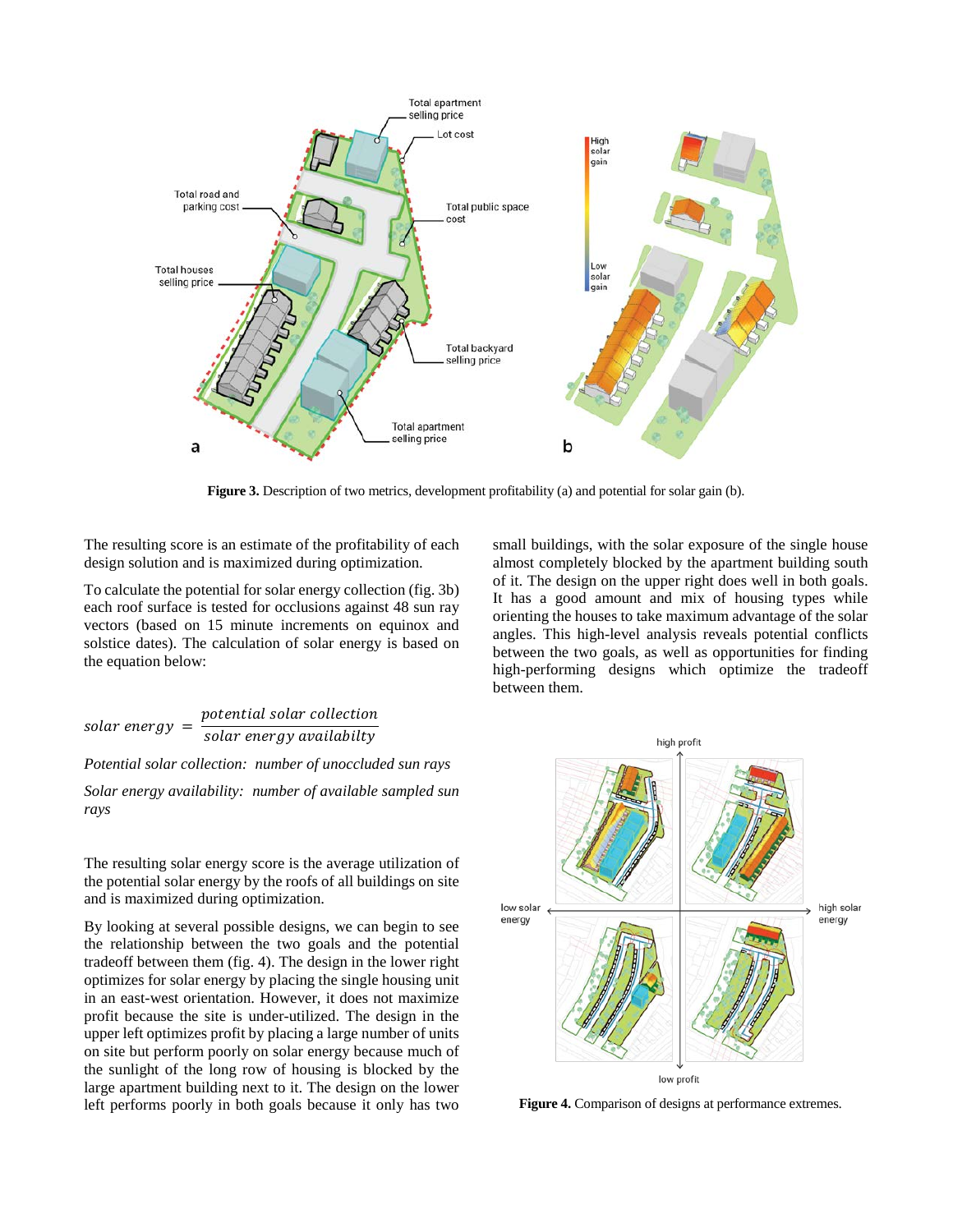

**Figure 5.** Box plots showing response of each output goal to variations of the input parameters

#### **3.3 Design space analysis**

Just because a design space model is well defined does not mean that it will result in a good optimization. In a previous paper [9] we described a set of metrics for evaluating a design space according to two tradeoffs: bias vs. variance and complexity vs. continuity. For analyzing these properties within a given design space we proposed a visualization method which we have also implemented for this project (fig. 6). As described in the previous paper, this analysis should be done before optimization to ensure that the optimization process will be productive and will yield good results.

To produce this visualization, we sample the design space evenly along the most critical parameters of the model. In this case we analyze the single avenue parameter and two of the street parameters. Then, we create pair plots which visualize the value of the two output metrics (developer profit and captured solar energy) for different parameter settings as colors or height fields. These plots allow us to study the response or sensitivity of each parameter to each metric, helping us understand the range of the design space as well as its internal structure.

This analysis shows that the design space is not overly biased because it can generate a variety of design solutions with a range of housing types and street topologies. At the same time, it is not too variant because each design represents a viable solution which respects the constraints of the design problem. At a local level, the plots show a structure and continuity in the relationship between input parameters and output goals, suggesting the model is continuous enough to be efficiently explored by an optimization algorithm. At the same time, there is enough variation and complexity in the response surface to ensure that the optimization process will be productive and discover novel designs beyond those that could be found by intuition alone.

To get a better look at the tradeoff between the two output metrics we can plot both of them relative to a single input parameter (the location of the avenue) and aggregate the effects of varying the other parameters using box plots (fig. 5). Looking at these box plots we can see that for certain settings of the avenue parameter there is more potential for variation in the outputs than for others (shorter whiskers vs. longer whiskers). If we look at the average values, however, we can see that values of the input parameter which tend to result in higher levels of solar radiation (for example 0.40 and 0.67) also tend to result in lower levels of profitability. This shows that there is a potential tradeoff between the two goals. However, due to the variability caused by the other inputs parameters and the complexity of the design space, the relationship between the goals is more complex than what can be visualized and understood through such a simple plot. This suggests the value of optimization for further exploring the design space and discovering designs that achieve the best compromise between the two goals.

# **3.4 Design optimization**

To generate the final design solution, we used a Genetic Algorithm based on the NSGA-II algorithm [10] to find designs within the design space which maximize the values of the two objectives. The optimization trial consisted of 200 generations with 200 designs in each generation. The initial population of designs was seeded with the 200 top performing designs from those generated for the design space analysis described in the previous section.

#### **4 RESULTS**

Figure 7 shows the results of the optimization, with each generated design represented as a single dot in the scatter plot according to the two objectives. Designs closer to the upper right corner are the best performing, with all the designs along the pareto boundary representing the best tradeoffs between the two objectives. Looking at the best performing designs, we can see that most used linear arrangements of single houses and apartment buildings with very few long roads cutting across the site. Intuitively, this allows for a maximum packing of units while minimizing the cost of road infrastructure.

From the full set of designs, three were chosen which represent three different strategies for laying out the lot. After review with the client the most preferred strategy was selected and further refined to create the final design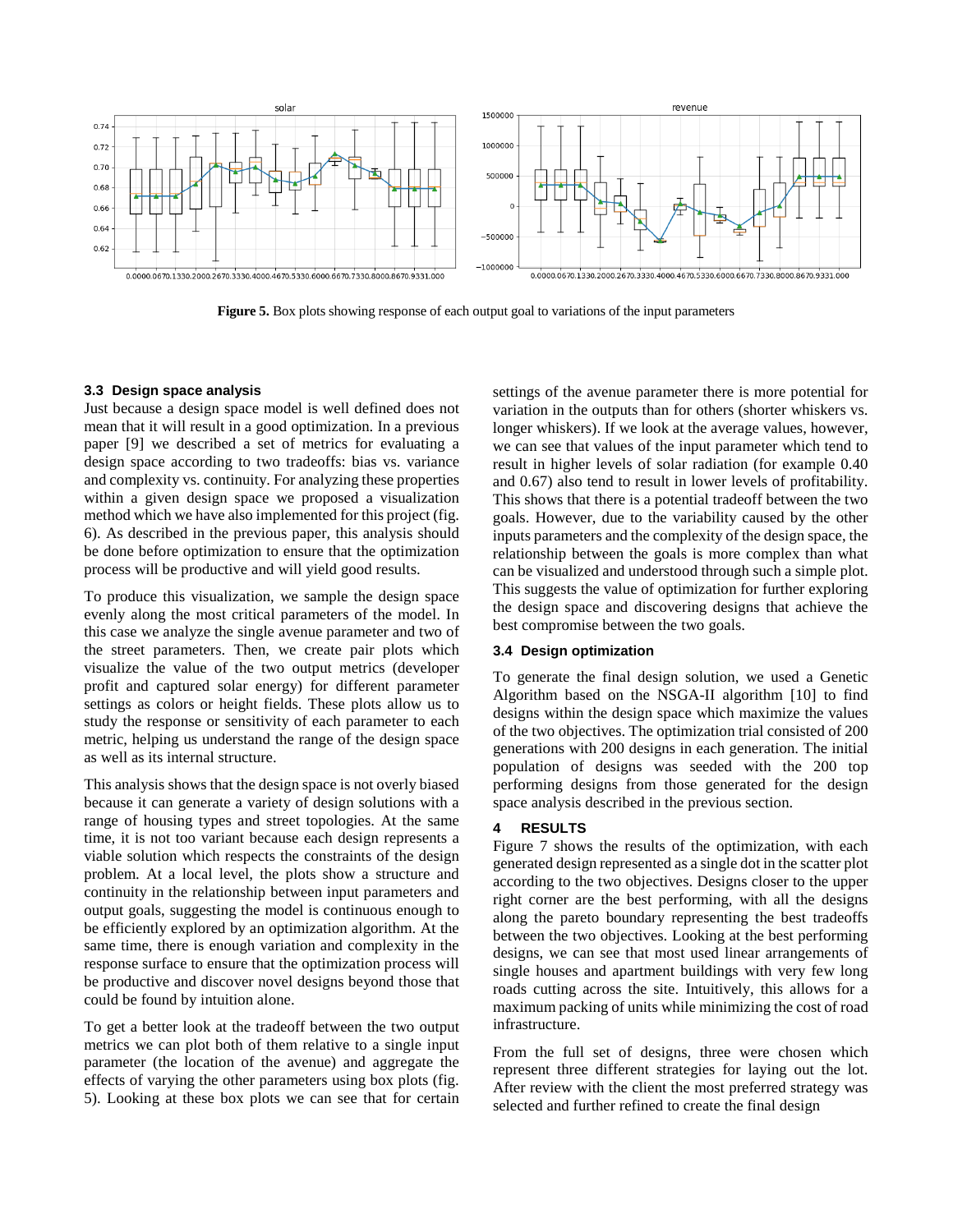

**Figure 6.** Design space visualization with plot x and y axes representing input parameters and z-axis and color representing averaged values of output metrics.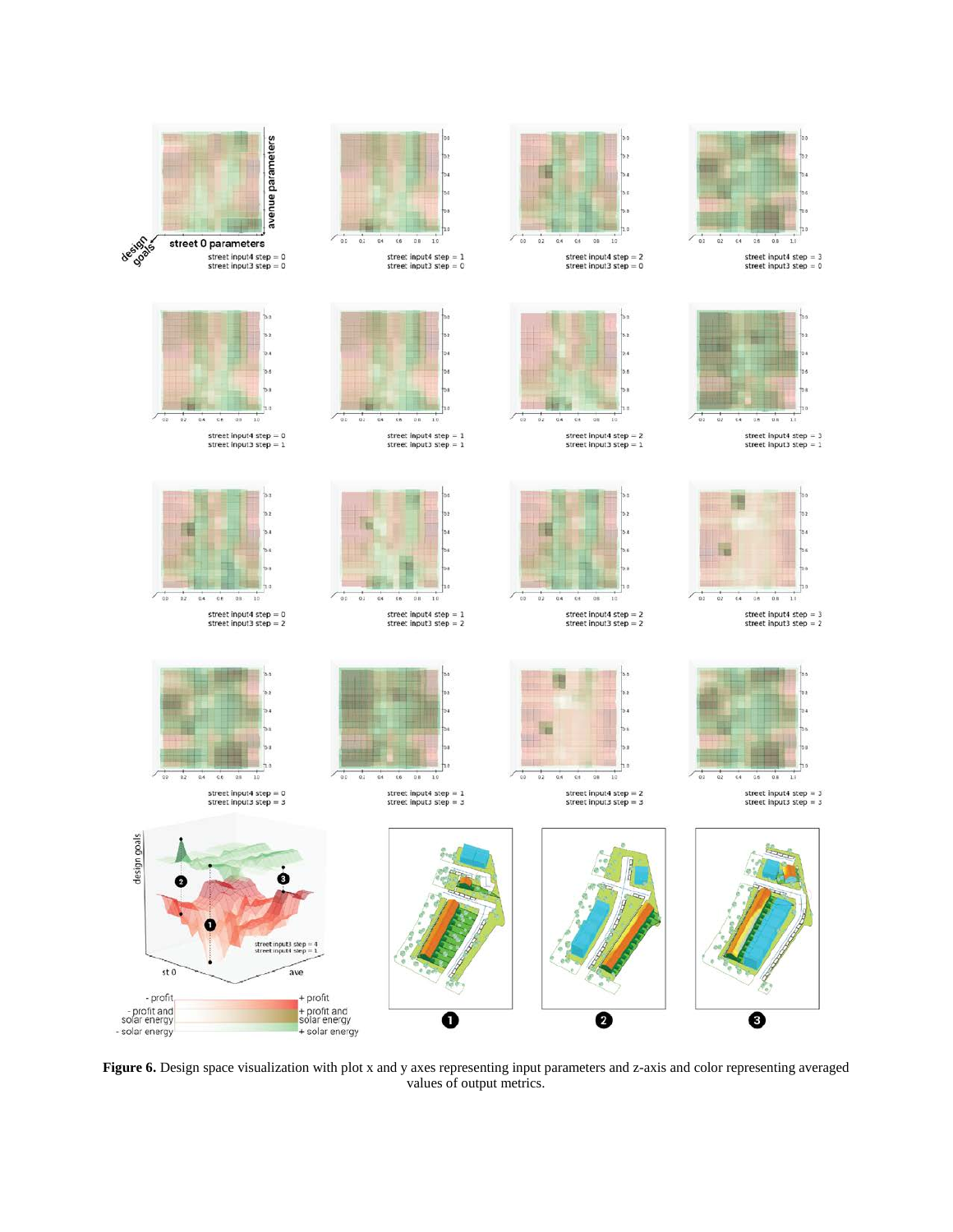

**Figure 7.** Plot showing tradeoff between the two objectives (color indicates generation with earlier designs in blue and later designs in red). Three chosen high performing designs are shown in the middle and final design after refinement on the right.

solution. This design represents the best of both human intuition and computer-driven design exploration, and results in a neighborhood design which is both novel and high performing.

#### **5 CONCLUSION**

This paper described the implementation of a Generative Design workflow at an urban scale through the design of a residential neighborhood in Alkmaar, Netherlands. To measure the success of each design we chose two important and potentially conflicting goals: the maximization of the developer's profit and the maximization of solar energy collected by the building's roofs. This project shows how the Generative Design process can generate good design strategies while also revealing higher-level insights about the potential conflicts and tradeoffs between the goals of the project. Ultimately, these higher-level findings can be used to further refine the generated strategies, leading to a better and more informed final design.

Although the results of this project have been encouraging, the application of Generative Design to the urban scale requires further research and testing. Future opportunities include the integration of additional design metrics that are critical for planning at an urban scale such as user comfort, safety, and traffic. These metrics can expose even more of the complexity of urban design to the Generative Design process, leading to design solutions which are both highly functional and go beyond the intuition of human designers alone.

#### **REFERENCES**

- 1. Nagy, D., Zhao, D., Benjamin, D., "Nature-Based Hybrid Computational Geometry System for Optimizing Component Structure", Humanizing Digital Reality (pp. 167-176). Springer, Singapore (2018).
- 2. Nagy, D., Lau, D., Locke, J., Stoddart, J., Villaggi, L., Wang, R., Zhao, D., Benjamin, D., "Project Discover: An Application of Generative Design for Architectural Space Planning", Symposium on Simulation for Architecture and Urban Design (2017).
- 3. Calixto, V., Celani, G., "A literature review for space planning optimization using an evolutionary algorithm approach: 1992-2014" (2015).
- 4. Elezkurtaj, T., Franck, G., "Evolutionary algorithms in urban planning" na; (2001).
- 5. Koma, S., Yamabe, Y., Tani, A., "Research on Urban Landscape Creation by Interactive Genetic Algorithm", Proceedings of the 16th International Conference on Computing in Civil and Building Engineering (pp. 1261-1268) (2016).
- 6. He YL., "The Role of Rule-Based Procedural Modeling in Urban Planning" (2016).
- 7. Reinhart, C.F., Cerezo Davila, C., "Urban Building Energy Modeling - A Review of a Nascent Field", Building and Environment (2016).